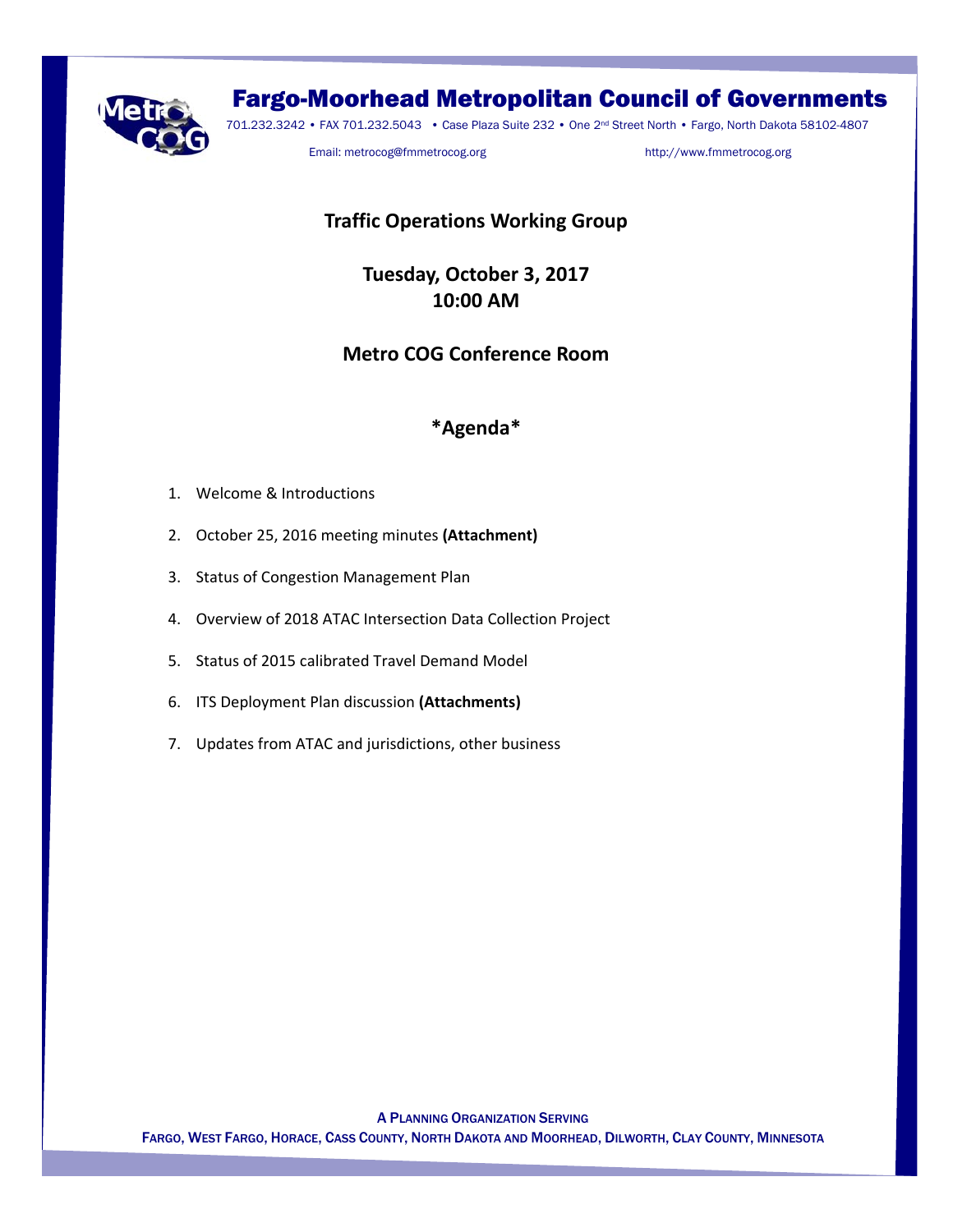## **Metropolitan Traffic Operations Working Group October 25, 2016 – 10:00 am Metro COG Conference Room**

#### **Attendees**

Dan Farnsworth, Metro COG Michael Maddox, Metro COG Kshitij Sharma, ATAC Jeremy Gorden, City of Fargo Diomo Motuba, NDSU – UGPTI – ATAC Jason Baker, City of Fargo Bill Christian, Metro COG Jonathan Atkins, City of Moorhead

#### **1. Welcome & Introductions**

## **2. Consider August 30, 2016 Traffic Operations Working Group meeting minutes**

Meeting minutes were reviewed by the group with no comments or corrections. A motion to approve the minutes was made by J. Gorden and seconded by J. Atkins. Minutes were approved by the group unanimously.

#### **3. Request for signal timing data for travel demand model**

D. Farnsworth reminded the group that ATAC needs signal timing data so that they can continue with the travel demand model. Both Moorhead and Fargo were present at the meeting and indicated that should be able to supply the information. It was noted that ideally the signal timing data would be in Synchro form.

#### **4. Presentation & discussion on Congestion Management Plan**

M. Maddox continued discussion and exercises regarding Metro COG's congestion management plan that began in mid-2016. A full-size map was provided and M. Maddox asked the jurisdictions to highlight corridors and intersections which they felt had congestion issues. The group was then asked to rank each intersection and corridor based on which one they felt had the most congestions and in highest need of mitigation.

Upon completion of this task, M. Maddox asked the jurisdictions to describe what the issue was at each location and how they'd like to mitigate it.

Next, M. Maddox asked the group to discuss/determine a definition statement for congestion in the FM Region. After much discussion the group came up with the following definition: "Congestion within the FM Region occurs during peak hours when speeds are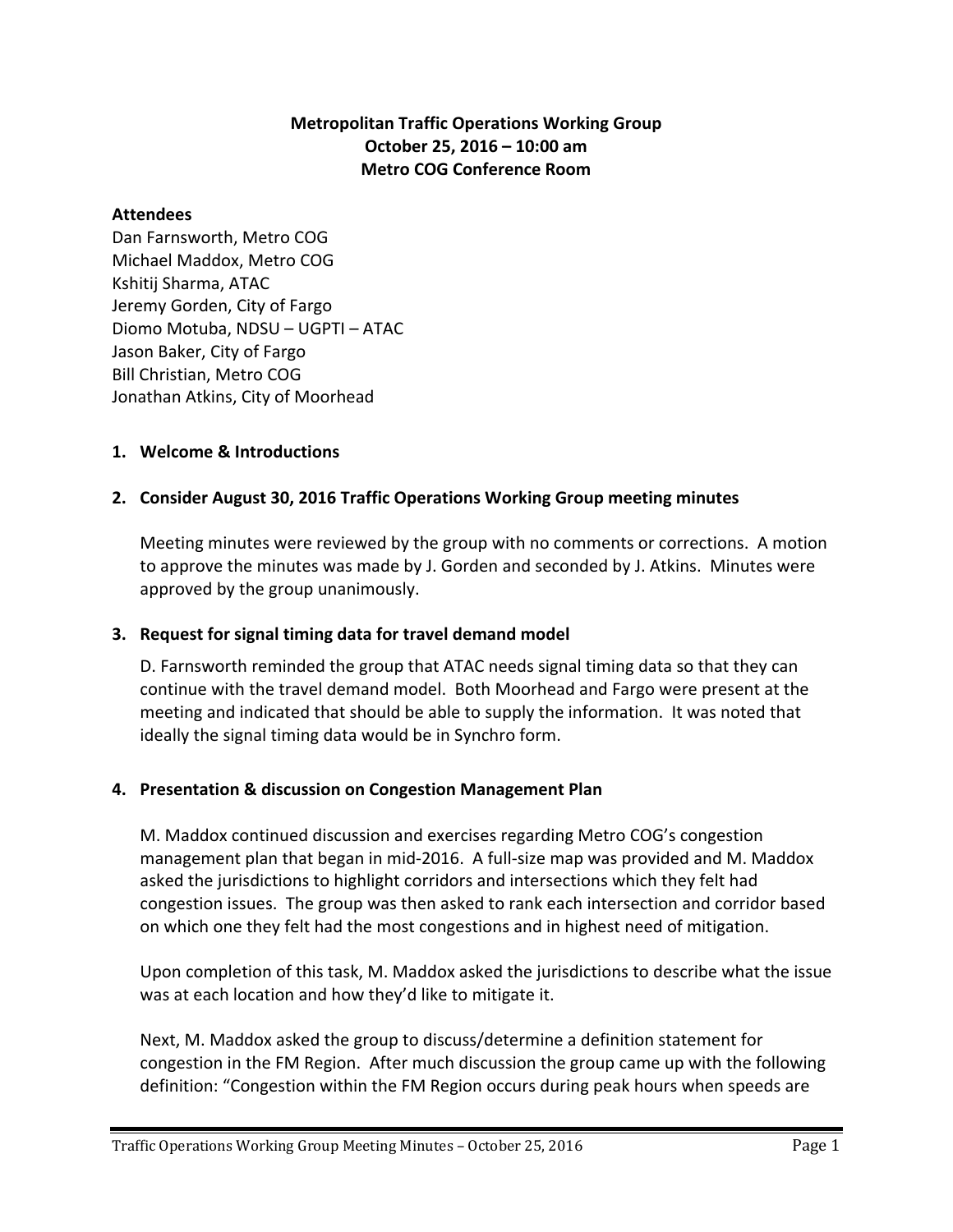reduced, multiple stops at intersections, queueing, and perception that the aforementioned causes excessive delay for all system users."

Finally, the group was asked to come up with goals for the congestion management plan. The group came up with the following goals:

- Signal timing should match traffic conditions
- Reduce / disperse peak hour traffic
- Promote multimodal transportation
- Have reliable travel times

## **5. Updates from ATAC and other jurisdictions, other business**

Opportunity was given to the group to provide updates and other business. D. Motuba began by mentioning that ATAC is considering a study involving connected automated vehicles and the affect that would have on local traffic flow. They might consider modeling this in VISSIM.

J. Baker provided an update on the City of Fargo's projects. He mentioned that the 13<sup>th</sup> Ave S reconstruction project is wrapping up and should be completed by next week. He also mentioned that 2<sup>nd</sup> Street in downtown Fargo will likely be closed into November.

Sharma mentioned that Brad Wentz was in the Twin Cities for a FHWA conference but handed out materials related to current FHWA regulations. He also handed out materials from Trainfo – a product of MORR Transportation Consulting. Trainfo uses technology to detect blocked train crossings and predict when future blockages will occur.

J. Atkins then provided updates regarding Moorhead's construction projects. He mentioned that the  $8<sup>th</sup>$  St/I-94 interchange is complete and open to traffic however fiber optic cable still needs to be installed and signals need to be properly timed. J. Atkins then mentioned that the CIMS project in downtown Moorhead is wrapping up for the year however work at the intersection of Main Ave and  $14<sup>th</sup>$  St will not be completed this year and will need to be continued next year. Finally, J. Atkins mentioned that a signal is planned at the intersection of  $15<sup>th</sup>$  Ave N &  $11<sup>th</sup>$  St. The plan is to install an interim signal yet this season.

Meeting adjourned.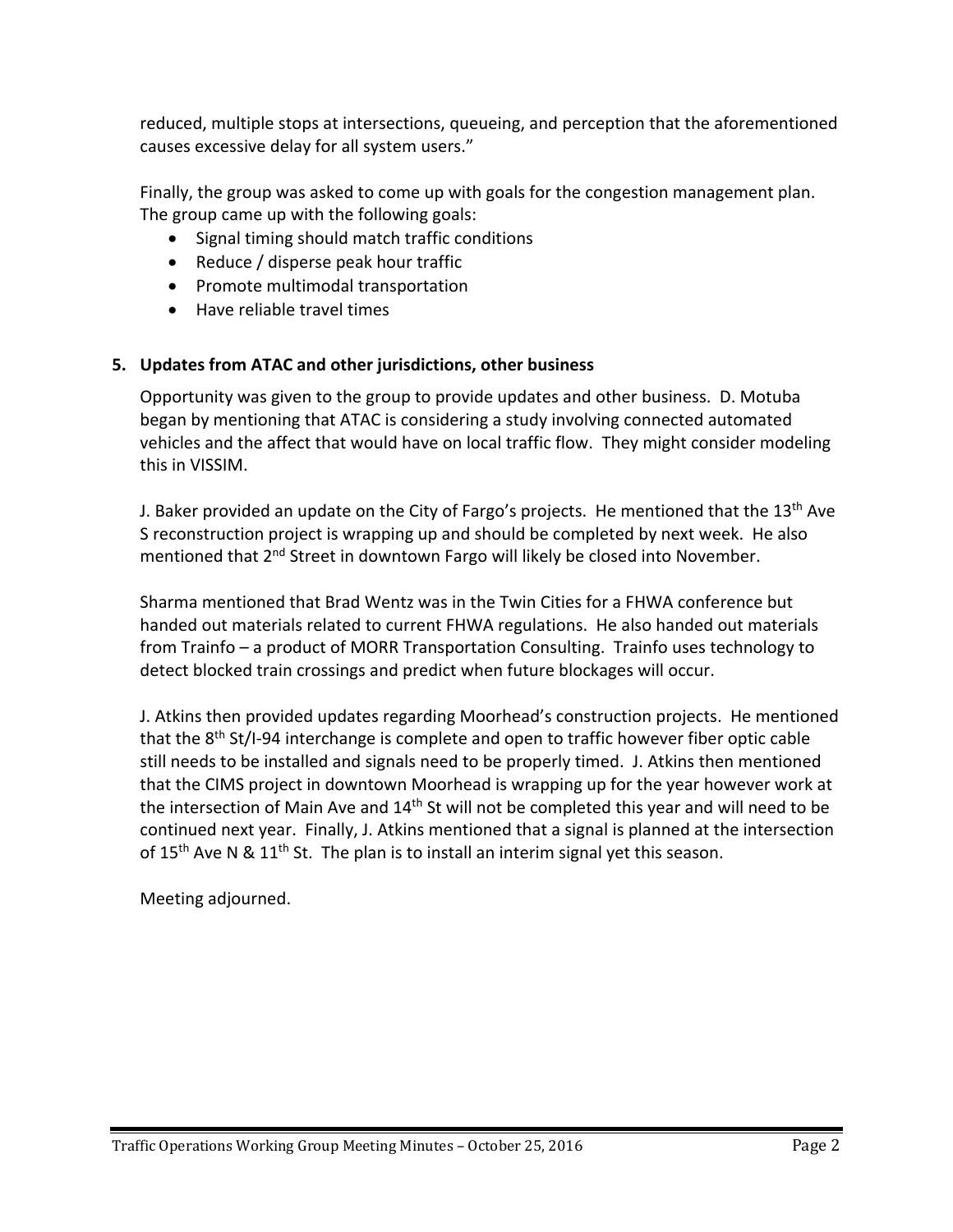# **ITS Deployment Plan Discussion**

1. What are we doing/what has been done to implement the proposed fiber interconnect plan (see attached map)?

- 2. How are we currently interconnecting and coordinating signals between jurisdictions?
	- a. Between MnDOT & Moorhead?
	- b. Between West Fargo & Fargo (east-west corridors)?
	- c. Between NDDOT and Fargo/West Fargo? Recent projects:
		- i.  $32<sup>nd</sup>$  Ave at I-29?
		- ii. Sheyenne St at I‐94?

3. What steps are we taking to achieve either a hybrid or a centralized TOC? What else should we be doing to make this a reality? Which ITS connections have been made since the 2014 TOC plan (see attached diagram)?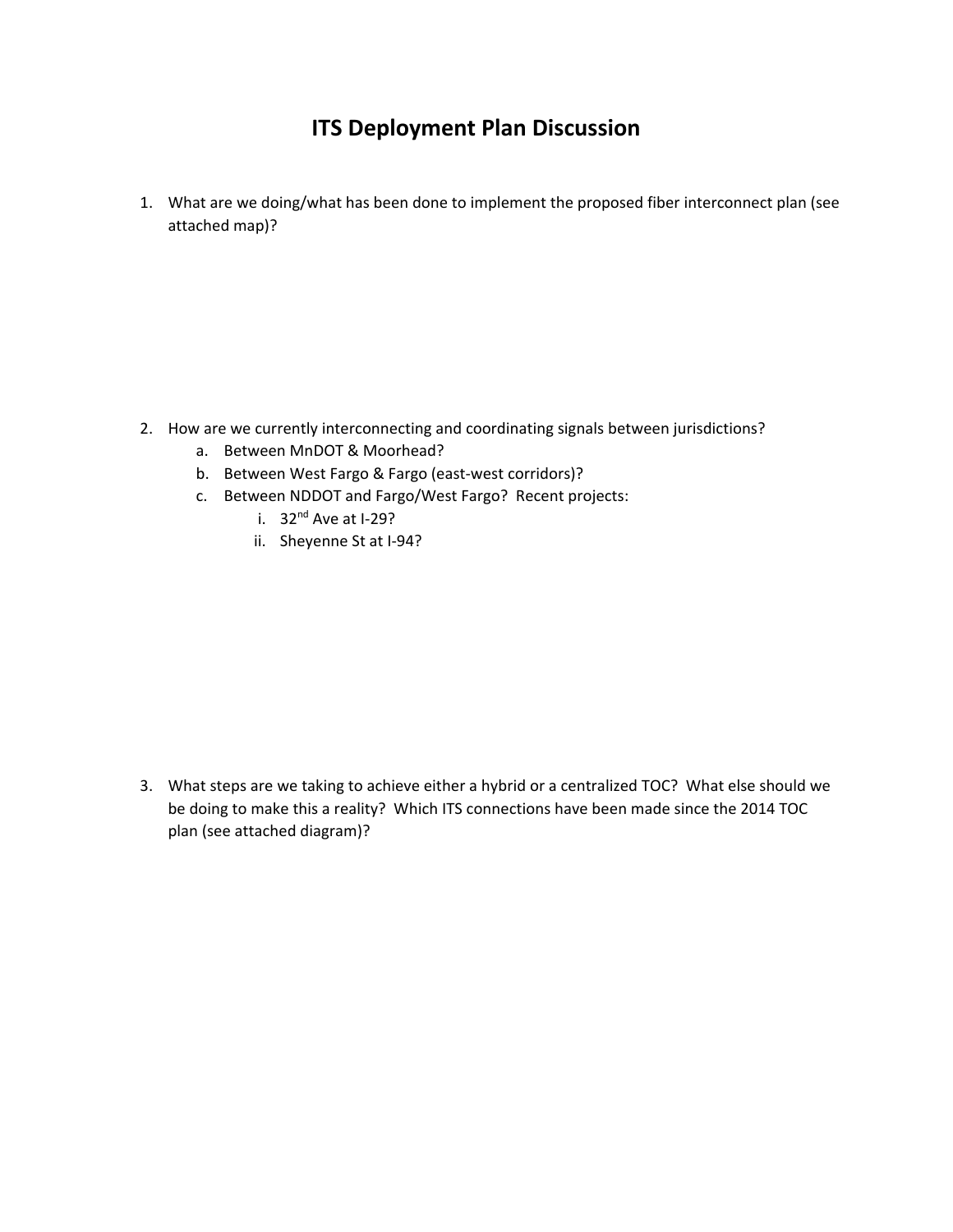

**Figure 8-1. Proposed and Existing Signal System Interconnect** 

Alliant No. 112-0036

55